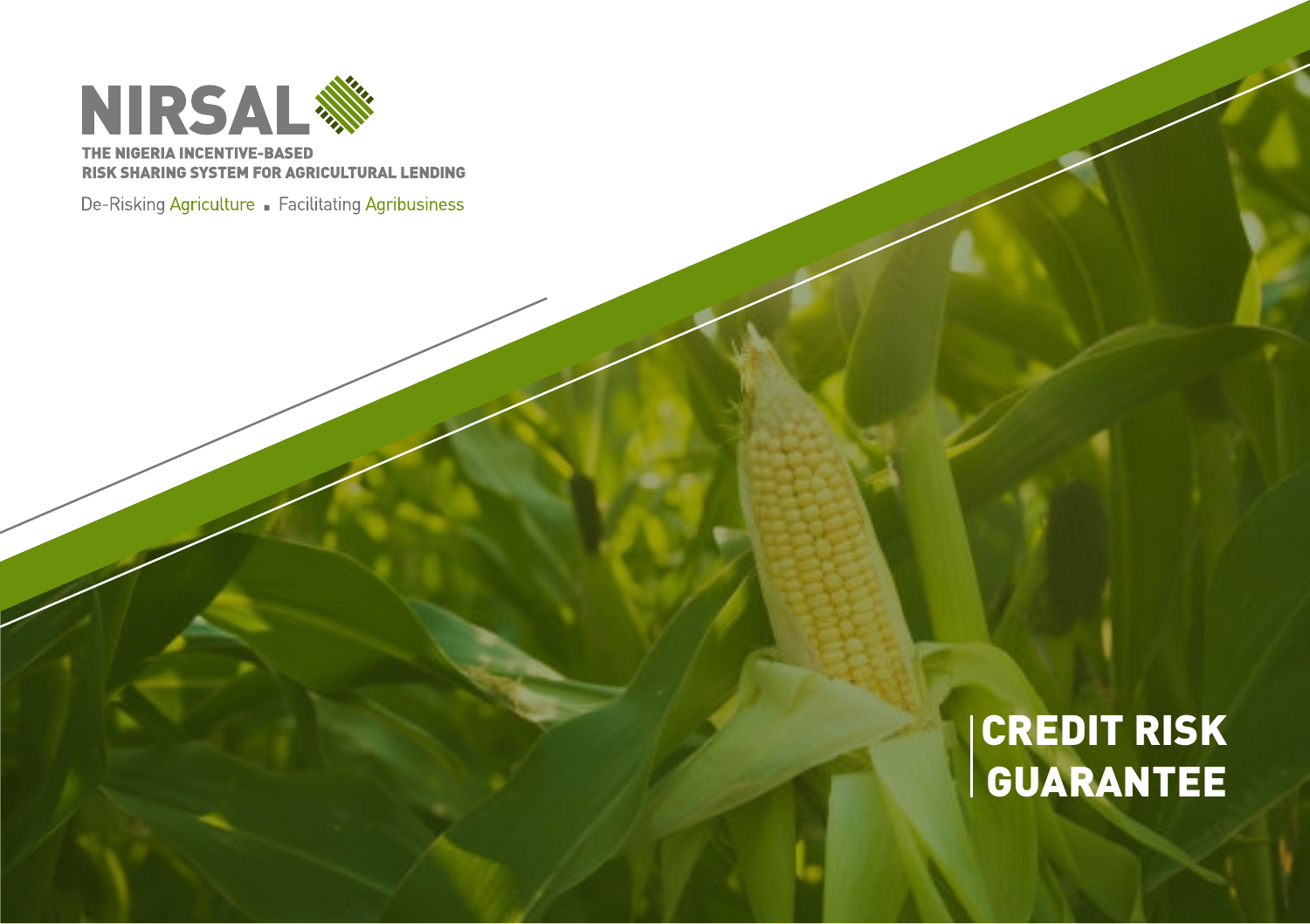# NIRSAL
FIVE
PILLARS



Risk-sharing (USD 300 Million): This pillar addresses banks' perception of highrisks
in
the
sector
by
sharing
credit
risks
and
losses
with
providers
of
finance
and investments
(up
to
75%
of
loss
incurred).



Insurance (USD 30 Million): This pillar's primary goal is to expand insurance coverage for agriculture by developing new innovative insurance products beyond indemnity-based insurance to include weather index, area
yield
index,
new
variants
of
pest
and
disease
insurance,
etc.

1



Technical Assistance (USD 60 Million): This pillar is focused on building the capacity of financial institutions and agricultural value chain players for improved performance. It is also focused on interventions to
fix
broken
agricultural
value
chains.



Rating Mechanism (USD 10 Million): This pillar rates lenders and agricultural value chain actors based
on
their
effectiveness
and
social
impact.



Bank Incentives Mechanism (USD 100 Million): This pillar is aimed at rewarding value-added performance
by
agricultural
value
chain
actors,
financiers
and
investors.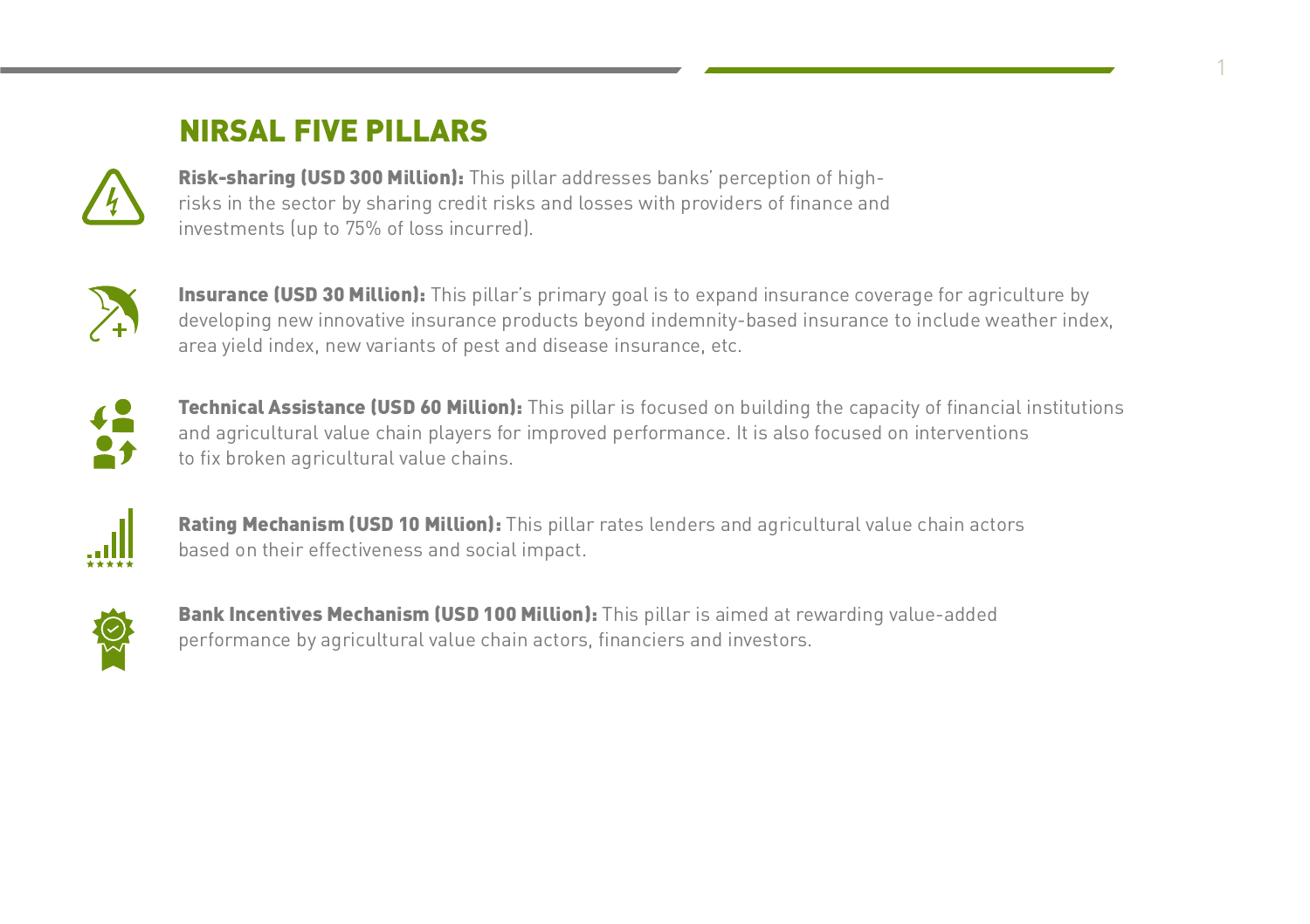## INTEREST
DRAWBACK
(IDB)

The IDB is an interest rate support scheme that NIRSAL Plc offers to borrowers, who are in good standing with timely repayment of loans, as an incentive to
reduce
the
burden
of
interest
payments.

#### Features
and
Benefits
of
IDB

- The
funds
for
the
IDB
are
provided
by
the
Central
Bank
of
Nigeria
(CBN).
- Every quaranteed loan qualifies, in principle, for IDB consideration. However, NIRSAL reserves the right to determine who receives its IDB support.
- The IDB is paid every 90 days (per quarter) within the life of the loan (or at the end of facility tenure for bullet repayment), provided the borrower is in good standing *(i.e all principal and interest payments are up to date, per the original or amended payback schedule agreed upon between* NIRSAL
Plc,
lender
and
borrower).
- IDB
stops
upon
default,
till
all
past
obligations
are
remedied.
- The IDB provides relief on interest paid by obligors, thus reducing the effect of borrowing at commercial rates.
- It increases profit margins for agribusinesses and induces timely repayment of loans, thereby reducing loan default/crystallization.

### To
Qualify
for
NIRSAL's
IDB:

The borrower must be in good standing, i.e. the obligor must have repaid the loan (principal and interest obligation) within the agreed period in line with the
amortization/repayment
schedule
and
term
sheet
provided
by
the
Counterparty.

#### IDB
Request
Process

NIRSAL receives IDB payment requests from the Financial Institutions/Counterparties. The documents required include:

- Obligor's
current
account
statement
- Obligor's
Loan
statement.
- Amortization
(repayment)
schedule.

Payments are made to borrowers by NIRSAL upon review and approval of requests.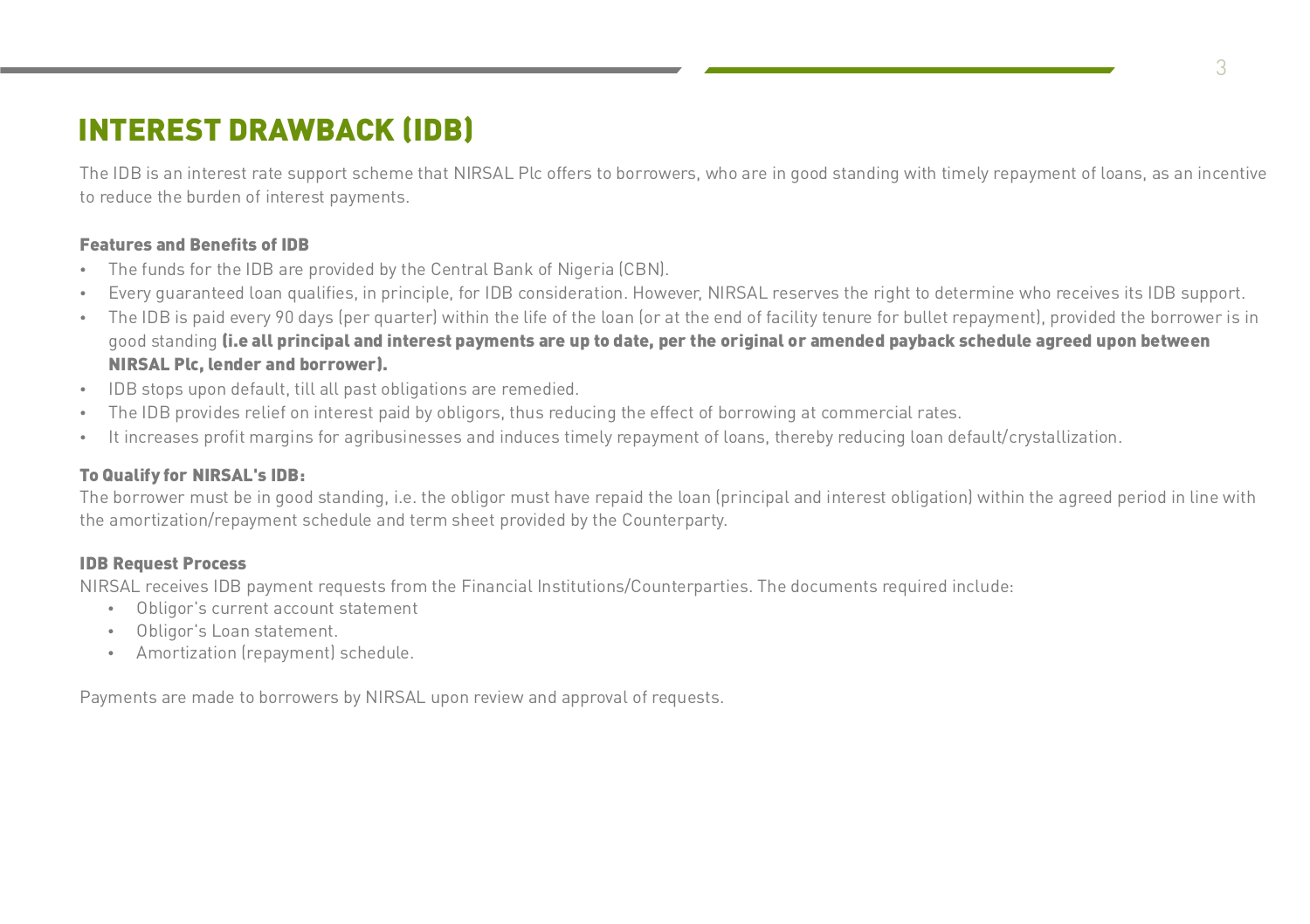### CREDIT
RISK
GUARANTEE
(CRG)

The
NIRSAL
Credit
Risk
Guarantee
(CRG)
is
an instrument
issued
to
protect
financiers
and investors
from
possible
losses
in
a
finance/credit transaction
through
a
risk-sharing
agreement under
which
NIRSAL
Plc
indemnifies
the
lender or
investor
of
the
Principal
and
accrued
Interest to the limit of a pre-agreed CRG rate. The offer of The NIRSAL CRG also covers the credit risk of the
NIRSAL
CRG
serves
as
a
comfort
to financiers
and
investors,
encouraging
them
to lend
to
the
agribusiness.

The
NIRSAL
CRG
secures
agribusiness
loans against
losses
over
the
life
of
the
underlying credit
contract
between
financiers
and
actors

across
all
segments
of
the
agricultural
value chain. It covers credit in the form of term loans and/or
debt
instruments
such
as
short,
medium, and
long-term
notes,
excluding
overdrafts except those with a defined tenor (e.g advances).

default
on
loan
principal
and
the
accrued interest.
It
is
purchased
at
1%
CRG
fee
(upfront payment)
of
the
loan
value
and
subsequent outstanding
balances
of
the
loan
annually, including
1%
PMRO
fee
for
transactions
without a
warehousing
arrangement.

#### Benefits
of
CRG

- Encourages
the
flow
of
finance
and investment
into
agriculture.
- Ensures the reduction of risk for the investor. financial
institution
or
Counterparty.
- Aids
in
fixing
broken
links
in
the
Agricultural Value
Chains
(AVC).
- Increases lending to Agriculture, thereby enabling
the
sector
to
contribute
to
Nigeria's GDP
and
diversify
the
economy.
- Facilitates
access
to
Interest
Drawback
(IDB) support
for
borrowers.

| <b>Category</b>                              | <b>Single Obligor Limit (NGN)</b> | <b>CRG Cover</b> |
|----------------------------------------------|-----------------------------------|------------------|
| <b>Smallholder Farmers and Farmer Groups</b> | 5 Million                         | 75% of the loan  |
| Cooperatives                                 | 50 Million                        | 75% of the loan  |
| Large Scale Primary Producers                | 2 Billion                         | 50% of the loan  |
| Mechanization                                | 50 Million                        | 75% of the loan  |
| Large Scale Mechanization                    | 2 Billion                         | 50% of the loan  |
| Processors                                   | 2 Billion                         | 50% of the loan  |
| <b>Integrated Farms</b>                      | 2 Billion                         | 30% of the loan  |
| Logistics Providers                          | 2 Billion                         | 30% of the loan  |
| Agro dealers, Input and Equipment Suppliers  | 2 Billion                         | 30% of the loan  |

#### CRG
OBLIGOR
LIMITS

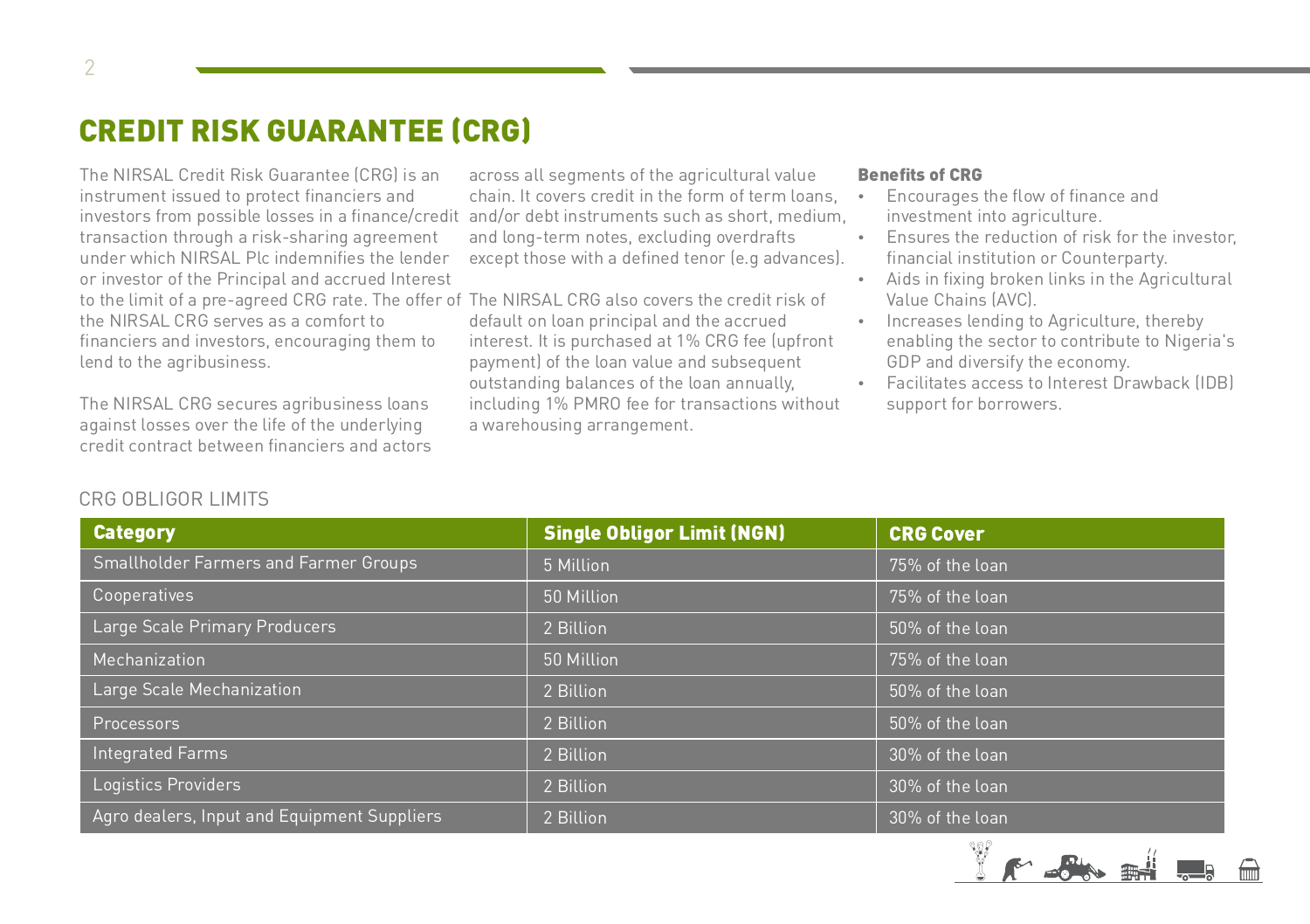### THE INTEREST DRAW BACK PAYABLE TO BORROWERS WILL BE AS FOLLOWS:

| <b>CATEGORY</b>                                                                                      | <b>SINGLE OBLIGOR</b><br><b>LIMIT (NGN)</b> | <b>CRG COVER</b> | <b>IDB PAYABLE ON</b><br><b>FACE VALUE OF LOAN</b> |
|------------------------------------------------------------------------------------------------------|---------------------------------------------|------------------|----------------------------------------------------|
| Smallholder Farmers, Farmer Groups (Livestock, Poultry,<br>Aquaculture and Single or Mixed Cropping) | 5 Million                                   | 75% of the Loan  | 40%                                                |
| Cooperatives                                                                                         | 50 Million                                  | 75% of the Loan  | 40%                                                |
| Large Scale Primary Producers: (Livestock, Poultry,<br>Aquaculture and Single or Mixed Cropping:     | 50 Million                                  | 50% of the Loan  | 20%                                                |
| Mechanization                                                                                        | 50 Million                                  | 75% of the Loan  | 40%                                                |
| Large Scale Mechanization                                                                            | 2 Billion                                   | 50% of the Loan  | 20%                                                |
| Processors                                                                                           | 2 Billion                                   | 50% of the Loan  | 20%                                                |
| <b>Integrated Farms</b>                                                                              | 2 Billion                                   | 30% of the Loan  | 20%                                                |
| Logistics Providers                                                                                  | 2 Billion                                   | 30% of the Loan  | 20%                                                |
| Agro-dealers, Input and Equipment Suppliers                                                          | 2 Billion                                   | 30% of the Loan  | 20%                                                |



4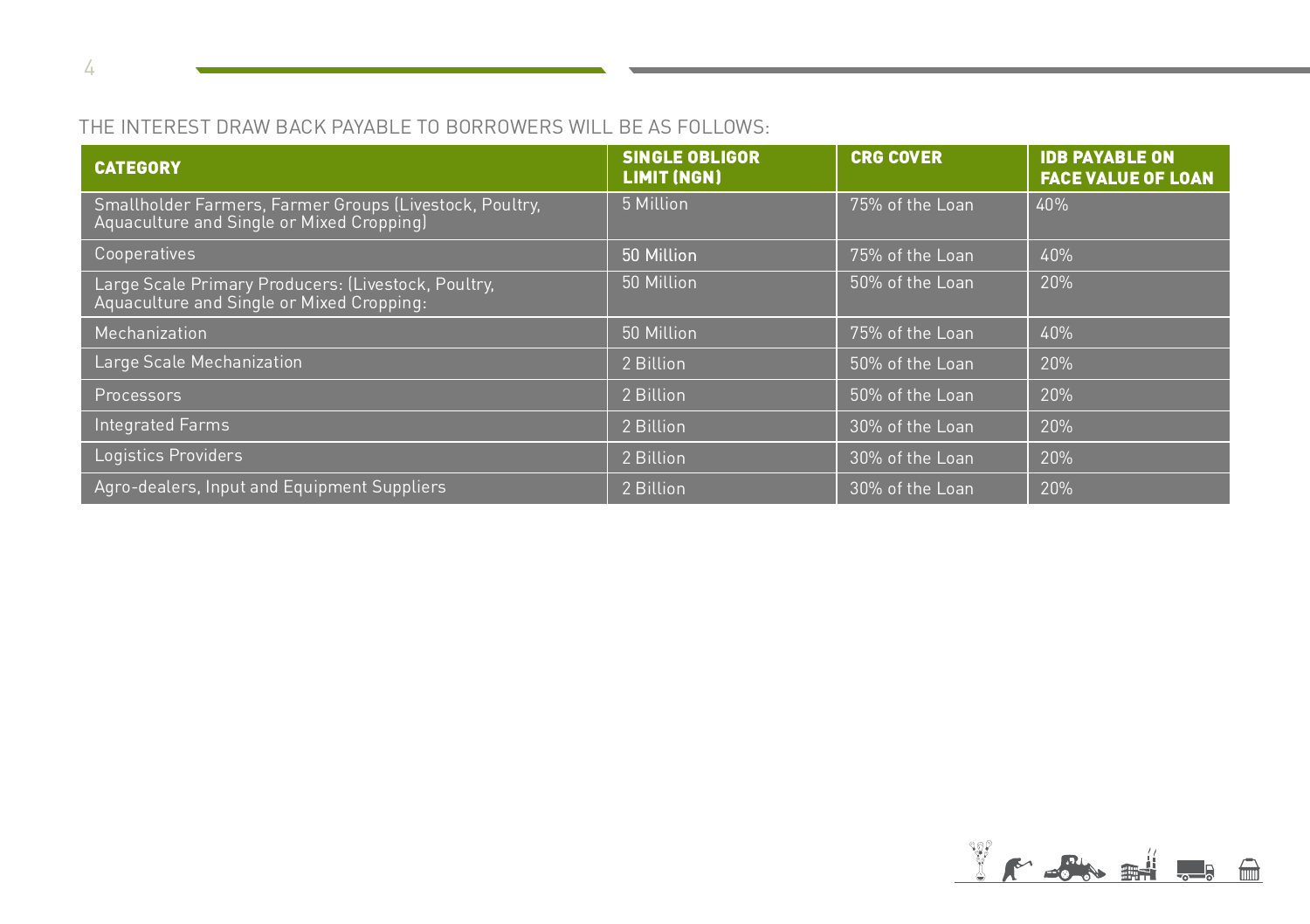### **TESTIMONIALS**

In 2005, we had a plan on what to achieve in the next five years. We thought of backward integration but eventually settled for forward integration which meant we had to process cocoa beans. So, we started and completed a backward
integration
but
eventually
settled
for
forward
integration
which meant
we
had
to
process
cocoa
beans.
So,
we
started
and
completed
a
cocoa processing
plant
in
2012.
With
the
completion
of
the
factory,
the
requirement for
working
capital
became
huge.
We
met
NIRSAL
who
guaranteed
50%
of
the loan
we
collected;
an
intervention
that
has
helped
us
meet
our
customer's requirement in terms of quality and sustainability. As a result, also, we increased our farmers from 4,000 to 17,000. increased our farmers from 4,000 to 17,000.

#### KUNLE
AYOADE

Managing
Director,

AGRO
Traders
Limited
Akure,
Ondo
state

I The loans we usually take from our banks had never<br>Naira in over 20 years of operation, but with the NIRS<br>Guarantee, we have been able to access about 1.5 bi Guarantee, we have been able to access about 1.5 billion Naira. So far, we have executed over 90% repayment. The CRG affords my company 75% guarantee on the loan we get from the banks while we provide 25% equity contribut

#### TUNDE
ALIU

Accountant
Hulhulde,

Zaira,
Kaduna
state.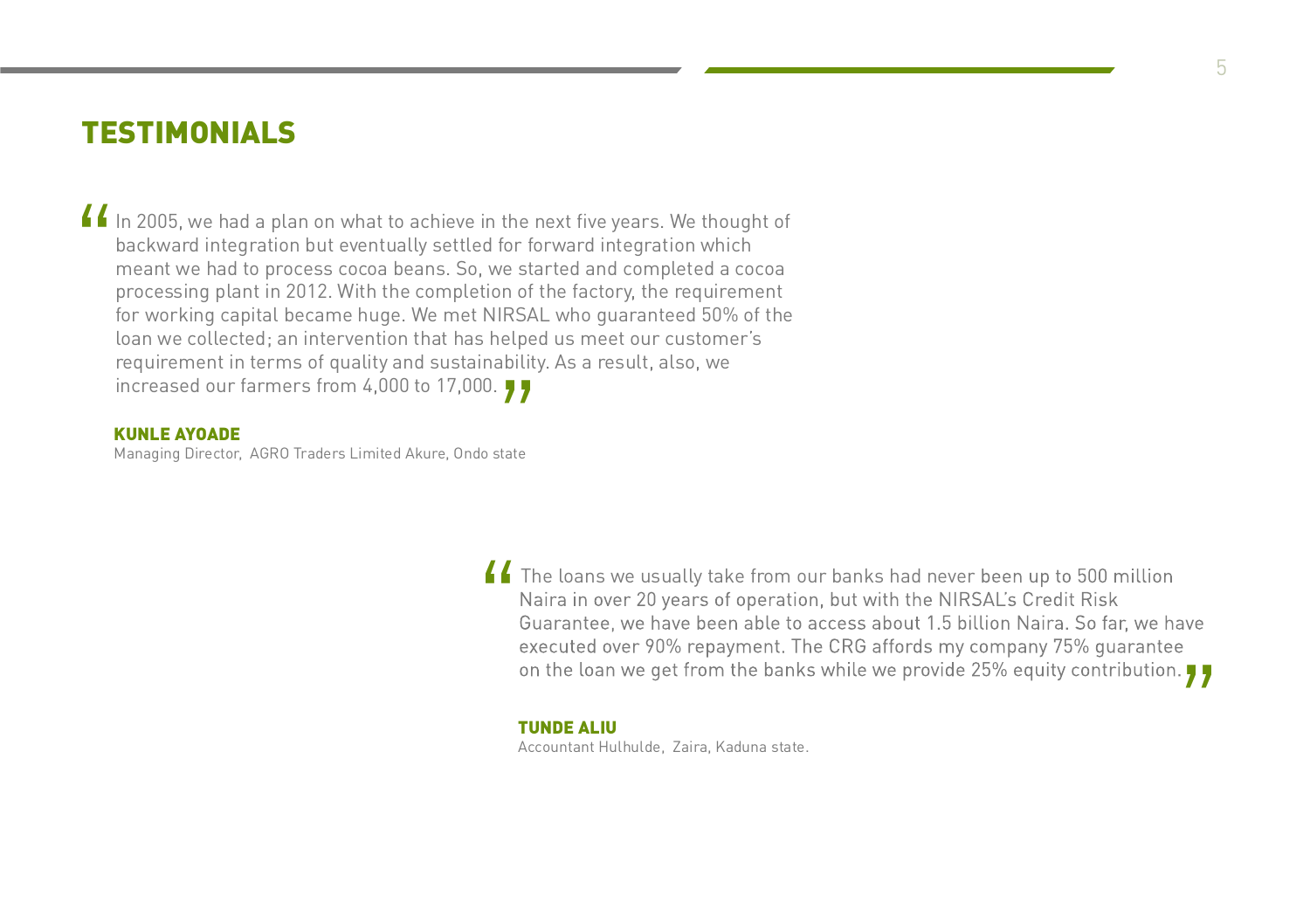## NIRSAL
CRG
PROCESS

6